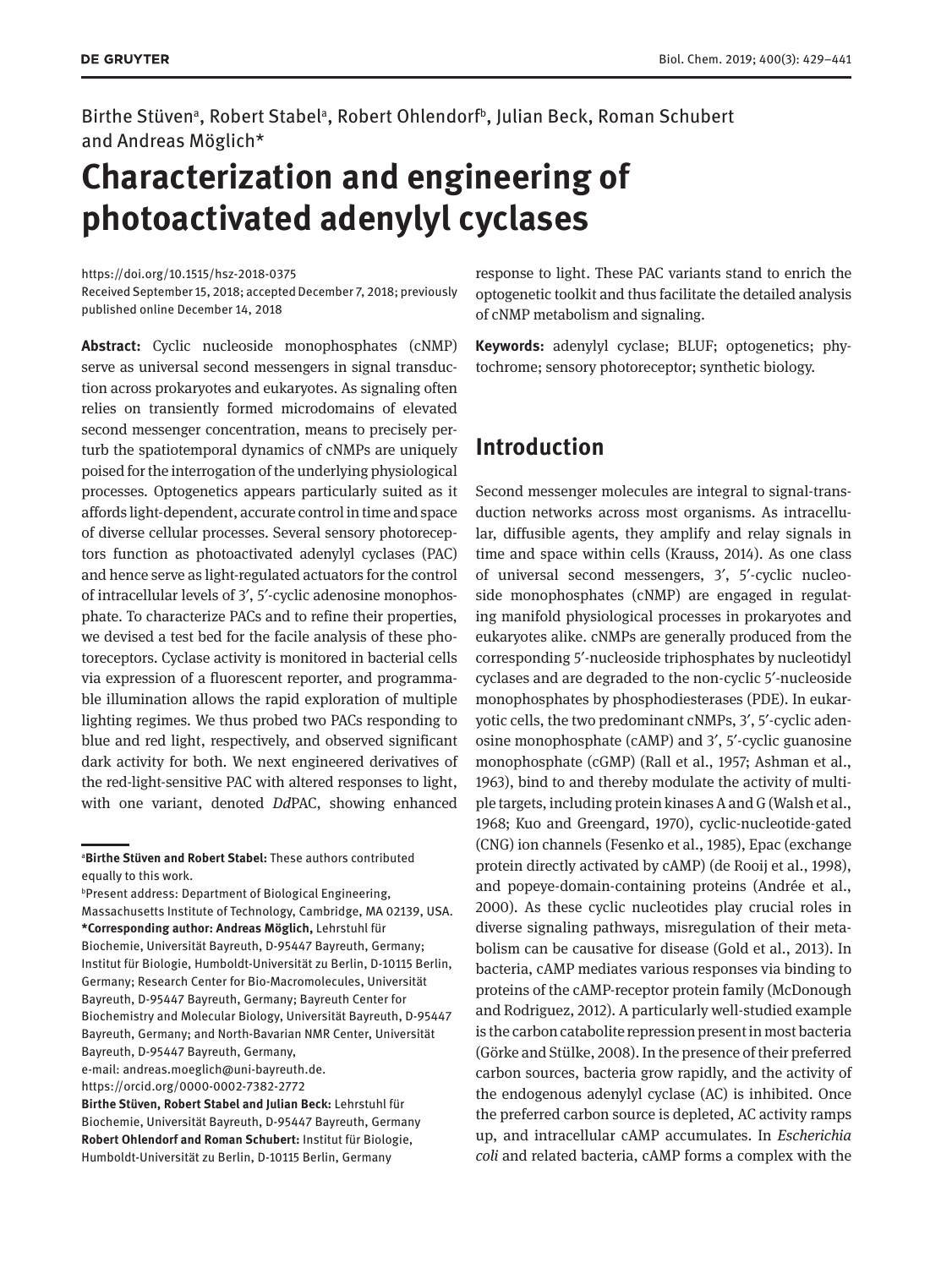catabolite activator protein [CAP, also known as cAMP receptor protein (CRP)] which then binds to the promoter region of numerous target genes and thereby either activates or represses their expression (Shimada et al., 2011). By contrast, cGMP signaling is absent from most bacteria but occurs in certain species (Gomelsky, 2011). As a case in point, the α-proteobacterium *Rhodospirillum centenum* employs a CAP variant that responds to cGMP rather than cAMP (Marden et al., 2011; Roychowdhury et al., 2015). In addition to cNMPs, bacteria also use cyclic dinucleotides as second messengers as exemplified by cyclic diguanylate that is involved in the regulation of manifold processes including cell cycle, biofilm formation and virulence (Jenal et al., 2017).

Signaling pathways relying on cNMPs frequently involve the formation of spatiotemporal microdomains of elevated second messenger concentration. Hence, implements that allow to monitor and alter intracellular cNMP levels with precision in time and space are uniquely suited to investigate and control such pathways. Optogenetics represents a particularly versatile approach as it enables the noninvasive, spatiotemporally precise and reversible perturbation of cellular events by light (Deisseroth et al., 2006). Originating in the neurosciences, optogenetics now extends to manifold cellular processes and parameters including cNMP signaling (Losi et al., 2018). Sensory photoreceptor proteins underpin optogenetics as genetically encodable, light-regulated actuators (Möglich et al., 2010). Several photoreceptors found in nature function as photoactivated adenylyl cyclases (PAC) or guanylyl cyclases that increase production of the respective cNMP upon light exposure. The first discovered PAC from the protist *Euglena gracilis* (Iseki et al., 2002), denoted *Eu*PAC, responds to blue light through a flavin-binding BLUF photosensor module (Gomelsky and Klug, 2002). Although *Eu*PAC has seen optogenetic use (Schröder-Lang et al., 2007), it has been largely superseded by bPAC from the γ-proteobacterium *Beggiatoa* sp. which offers smaller and simpler protein architecture combined with more pronounced blue-light-dependent regulation of AC activity compared to *Eu*PAC (Ryu et al., 2010; Stierl et al., 2011). bPAC has thus become a tool of choice in optogenetics (Jansen et al., 2017), and variants have been engineered that possess guanylyl cyclase (GC) activity (Ryu et al., 2010; Kim et al., 2015). Other naturally occurring photoactivated nucleotidyl cyclases resort to light-oxygen-voltage, rhodopsin and cyanobacteriochrome photosensor units (Raffelberg et al., 2013; Avelar et al., 2014; Blain-Hartung et al., 2018). Striving to extend the light sensitivity of PACs to the long-wavelength spectral range, Gomelsky and colleagues engineered the red-light-regulated AC IlaC by fusing the

photosensory core module (PCM), comprising PAS, GAF and PHY domains, of the *Rhodobacter sphaeroides* bacteriophytochrome (BPhy) BPhG1 to the catalytic effector module of the *Nostoc* sp. AC CyaB1 (Ryu et al., 2014). Notably, BPhys utilize the linear tetrapyrrole biliverdin as chromophore and adopt two (meta)stable states, denoted Pr and Pfr. Absorption of red and far-red light drive the Pr→Pfr and Pfr→Pr transitions, respectively (Rockwell and Lagarias, 2010). Recently, Winkler and colleagues refined this engineering approach and fused the *Deinococcus radiodurans* BPhy (*Dr*BPhy) PCM to the effector module of *Synechocystis* PCC6803 Cya2 (Etzl et al., 2018) to obtain the red-light-regulated GC PaaG. Via introduction of a previously described single-residue substitution within the effector module (Rauch et al., 2008), PaaG was converted to a PAC named PaaC (Etzl et al., 2018). In a similar vein, we generated the red-light-activated cAMPand cGMP-specific PDE LAPD by recombining the *Dr*BPhy PCM with the effector module of *Homo sapiens* PDE2A (Gasser et al., 2014).

The mechanistic characterization and optimization of photoactivated cyclases and phosphodiesterases require efficient assays that probe enzymatic activity under different lighting conditions. Formation and breakdown of cNMPs can be routinely quantified by high-performance liquid chromatography (HPLC). While highly precise and well suited for recording complete Michaelis-Menten kinetics, HPLC-based assays usually necessitate prior purification of the enzymes which may prove limiting when studying large numbers of variants, e.g. en route to the development of optimized light-regulated enzymes. Several assays overcome this limitation by doing away with protein purification. Enzyme-linked immunosorbent assays (ELISAs) are capable of precisely determining cNMP quantities even within heterogenous mixtures like cell lysates. Similarly, we developed a fluorescence-based readout that exploits that both the making and the breaking of cNMPs entail acidification of the solution (Schumacher et al., 2016). Cyclase and PDE turnover can hence be detected via the pH-sensitive fluorophore 2′,7′-bis- (2-carboxyethyl)-5-(and-6)-carboxyfluorescein (BCECF) (Rink et al., 1982), and this assay applies to either purified protein or crude cell lysates, thus allowing enhanced throughput. Finally, approaches exist that permit the detection of light-regulated cyclase activity inside of bacterial cells. One of the targets in *E. coli* upregulated via action of CAP:cAMP is the *lac* operon which encodes genes engaged in metabolizing lactose. Intracellular cAMP levels can hence be indirectly detected by monitoring the activity of gene products of this operon, in particular of β-galactosidase (LacZ) which is essential for hydrolytic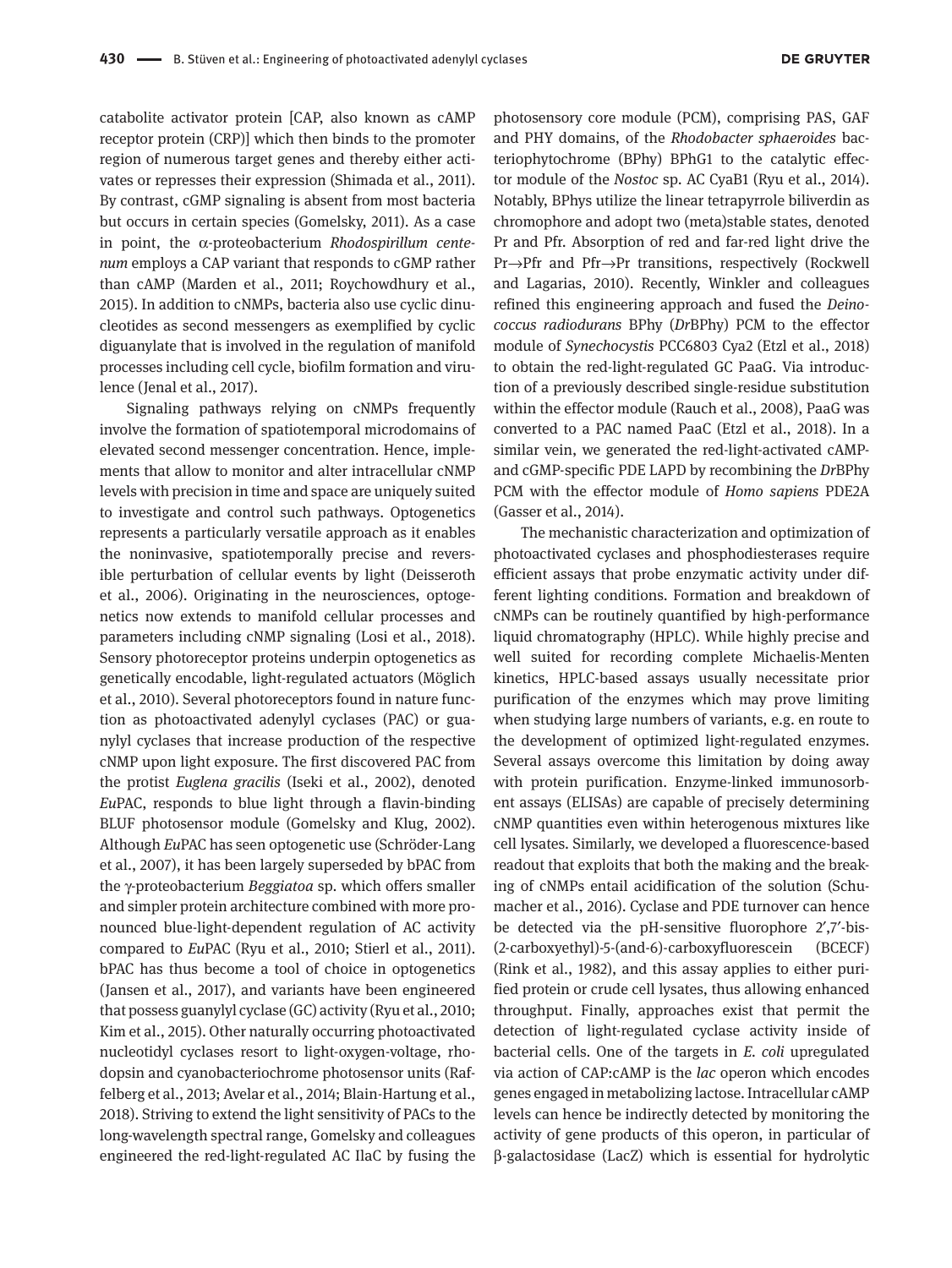breakdown of lactose and subsequent metabolization. In one approach, bacterial growth on minimal medium containing lactose as sole carbon source is monitored, often combined with a pH-indicator dye (so-called MacConkey agar) (Ryu et al., 2010). Alternatively, the enzymatic activity of LacZ is assessed via lactose analogs, such as X-gal, that upon hydrolysis yield colored output (Ryu et al., 2014, 2015; Etzl et al., 2018). For tests in eukaryotic cells, PACs were combined with CNG channels, thus allowing readout of activity via electrophysiology or ion-sensitive fluorophores (Stierl et al., 2011; Jansen et al., 2015).

In the present work, we strove to analyze and optimize the performance of PACs. To this end, we devised a bacterial assay that reports on intracellular AC activity and affords sensitive fluorescent readout. The reporter assay seamlessly integrates with a setup for the programmable illumination of microtiter plates (MTP), thus affording the facile, parallelized interrogation of multiple experimental conditions and lighting regimes. The resulting test bed readily recorded light-dependent readout for both bPAC and PaaC. Thus equipped, we engineered PaaC

derivatives that differ in their activation profiles, with one variant offering the advantage of reduced sensitivity to far-red light compared to PaaC.

# **Results**

### **A test bed for photoactivated adenylyl cyclases**

To streamline the characterization and optimization of photoactivated adenylyl cyclases, we devised an efficient screening platform. We reasoned that an ideal platform would possess key desirable traits: (i) the readout of catalytic activity should be specific and sensitive; (ii) the readout should be facile, ideally obviating laborious purification of candidate cyclases; (iii) the readout should be compatible with various illumination regimes and should avoid undue photoactivation of the system under study; (iv) the platform should be scalable and parallelizable





(A) A reporter-gene assay for PACs was realized in the *E. coli* strain CmpX13 Δ*cyaA* on two plasmids. The first plasmid harbors a PAC gene cassette, the expression of which is controlled by inductor addition. Once functionally expressed, the PAC enzyme catalyzes the production of intracellular 3′, 5′-cyclic adenosine monophosphate (cAMP) depending upon illumination. cAMP binds to the endogenous catabolite activator protein (CAP) and the resultant CAP:cAMP complex induces expression of the red-fluorescent reporter *Ds*Red from the second plasmid denoted pCyclR. (B) *Ds*Red reporter-gene activity for cultures expressing bPAC at different strength as controlled by L-arabinose addition. Readings for cultures incubated in darkness or under 40 μW cm<sup>−2</sup> 470-nm light are shown in black and blue, respectively. Cultures expressing CyaA instead of bPAC or carrying an empty expression vector serve as a positive and negative controls (indicated by the + and – signs). Fluorescence data were normalized to optical density of cultures and represent mean ± SD of four biological replicates. (C) Expression of bPAC was induced with 5 mm L-arabinose, and reporter-gene activity recorded at different intensities of continuous 470-nm illumination. (D) The response of bPAC, induced by 5 mm L-arabinose, to pulsed illumination of 470 nm and 40 μW cm<sup>−</sup><sup>2</sup> intensity was assessed.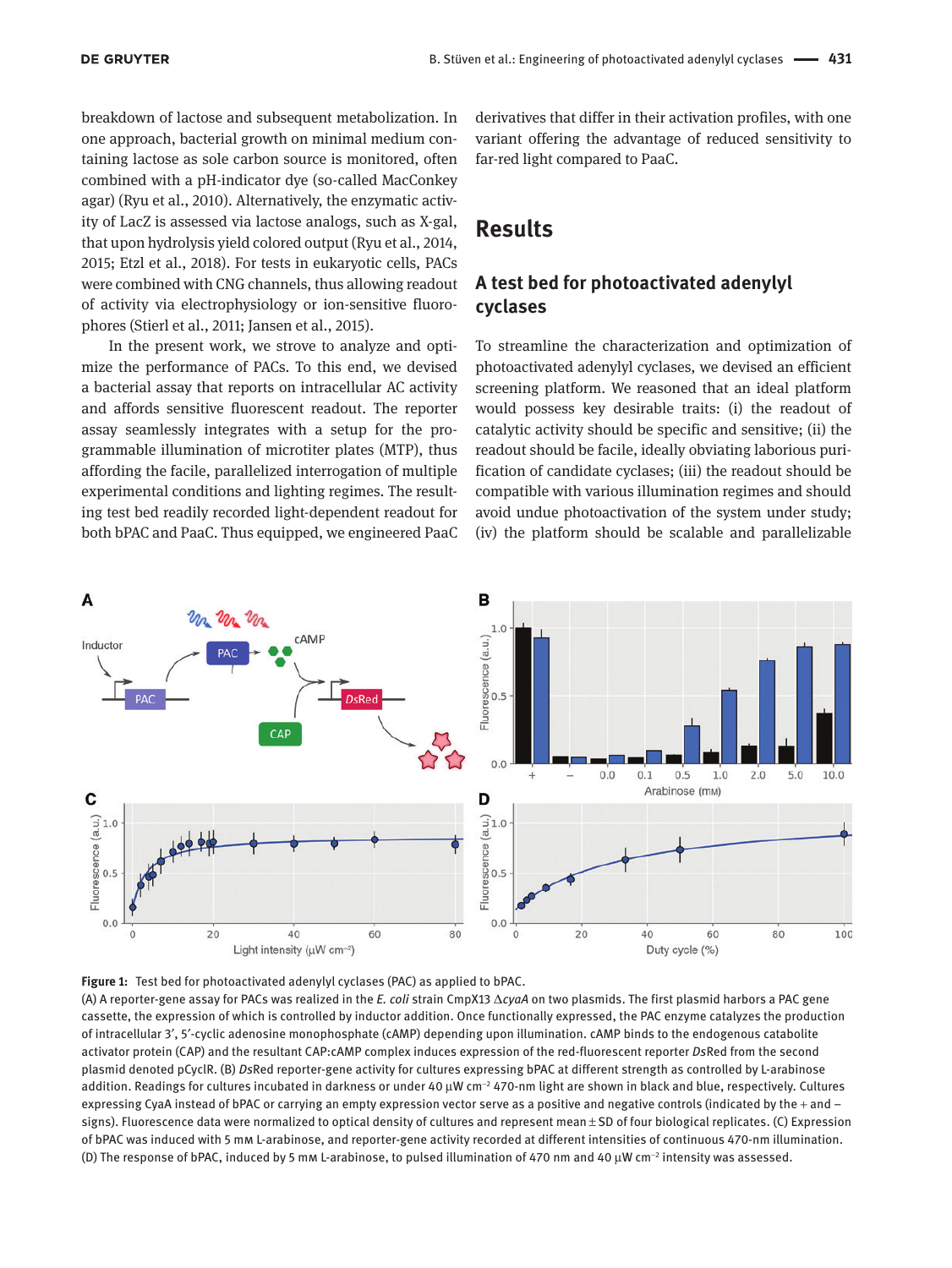to afford the interrogation of manifold cyclase variants and lighting regimes (color, intensity, duration, pulsed light). To meet these criteria, we envisioned a bacterial reporter assay based on the cAMP-dependent expression of a red-fluorescent reporter (Figure 1A). Intracellular, light-dependent cyclase activity could hence be linked to a stable readout which can be recorded in intact cells and is both sensitive and specific (criteria i and ii). Provided the fluorescence reporter persists over time, illumination of the system and readout can be temporally separated, and cross-talk thereby largely minimized (criterion iii). Lastly, fluorescence readout is compatible with many assay formats and can be detected with even single-cell sensitivity (criterion iv). To implement this system, we opted for the *E. coli lac* promoter which is intrinsically weak but comprises a binding site for the catabolite activator protein (Malan and McClure, 1984). Binding of the CAP:cAMP complex to this operator site strongly upregulates expression of downstream genes. We constructed the plasmid pCyclR in which this promoter controls expression of the *Ds*Red Express2 reporter (Strack et al., 2008), a stable, well-tolerated fluorescent protein suitable for whole-cell labeling (Ohlendorf et al., 2012; Richter et al., 2016). We first assessed the performance of this reporter system in the *E. coli* strain CmpX13 (Mathes et al., 2009) which is a BL21 derivative stably expressing a riboflavin transporter. Upon over-night cultivation at 37°C, CmpX13 cultures harboring pCyclR exhibited intense *Ds*Red fluorescence, indicative of strong promoter activity even in the absence of any photoactivated adenylyl cyclase. To reduce background activation of the *lac* promoter, we generated a knockout strain in which the endogenous *E. coli* adenylyl cyclase CyaA is disrupted. In the resultant CmpX13 Δ*cyaA* strain, the pCyclR reporter only yielded ~50-fold reduced, low fluorescence (Figure 1B; negative control). When CyaA was ectopically expressed from an additional medium-copy pBAD plasmid with pBR322 origin of replication, high fluorescence readout was restored, thus confirming principal functionality of the cAMP reporter assay. All subsequent experiments were carried out in the CmpX13 Δ*cyaA* strain.

To calibrate the system, we next replaced the CyaA cyclase in the pBAD plasmid with the photoactivated adenylyl cyclase bPAC that is sensitive to blue light. Upon introduction of this plasmid into the CmpX13 Δ*cyaA* pCyclR context, reporter fluorescence increased depending upon bPAC expression strength which was adjusted via addition of up to 10 mm of the inductor L-arabinose (Figure 1B). In the regime of strong expression, elevated reporter fluorescence developed even when cultures were incubated in darkness which is consistent with the substantial dark-state activity reported for bPAC (Ryu et al.,

2010; Stierl et al., 2011) that exceeds that found in certain rhodopsin-coupled cyclases (Avelar et al., 2014; Gao et al., 2015; Scheib et al., 2015). To facilitate characterization of the system response to blue light, the cAMP reporter assay was implemented in 96-well microtiter-plate format. We could thus resort to a programmable matrix of lightemitting diodes (LED) for the illumination of MTPs that we recently reported (Hennemann et al., 2018). Briefly, this setup uses an Arduino open-electronics circuit board to individually control an eight-by-eight array of three-color LEDs with peak wavelengths of 470, 525, and 620 nm. We deployed this setup to assess the response of bPAC within the reporter context to constant illumination at  $40 \mu W \text{ cm}^{-2}$ blue light (470 nm) at different concentrations of the inductor L-arabinose. For all inductor amounts greater than zero, *Ds*Red reporter fluorescence was elevated under blue light relative to darkness, with the most pronounced difference of ~4.4-fold observed for 5 mm L-arabinose. We note that considerably larger light:dark differences in activity above 100-fold were reported for bPAC when analyzed by high-performance liquid chromatography (HPLC) (Ryu et al., 2010; Stierl et al., 2011). The comparatively diminished difference in our reporter assay is likely due to leakiness of the *lac* promoter, background fluorescence and potentially to non-linearities in the system response, e.g. caused by cooperative reaction steps. That notwithstanding, the cAMP reporter assay qualitatively replicates previous findings for bPAC and hence is suited to characterize the performance of this photoreceptor inside bacterial cells. We repeated the experiment at 5 mm arabinose for different intensities of constant blue-light illumination (Figure 1C). The *Ds*Red reporter fluorescence increased hyperbolically with intensity, and a half-maximal dose of  $(3.8\pm0.8)$  µW cm<sup>-2</sup> was obtained. Notably, a much higher half-maximal dose of  $(3.7 \pm 0.4) \mu W$  mm<sup>-2</sup> was determined for the light-induced activation of purified bPAC protein (Stierl et al., 2011). Likewise, in our own measurements, the half-maximal dose for bPAC activation in a coupled reporter assay within mammalian cells amounted to (5.8 ± 0.1) μW mm<sup>−</sup><sup>2</sup> (Richter et al., 2015). We note that both these earlier measurements reported on acute bPAC activity whereas our current assay integrates bPAC activity over an extended period. Although the underlying reasons remain unclear, these differences between the assays may underpin the observed discrepancy in halfmaximal dose for bPAC activation. We next assessed the effect of intermittently applied illumination which can enable multiplexing of several light-responsive circuits and reduce overall required light dose (Hennemann et al., 2018) (Figure 1D). To this end, bacterial cultures were periodically illuminated by blue-light pulses of 40  $\mu$ W cm<sup>-2</sup>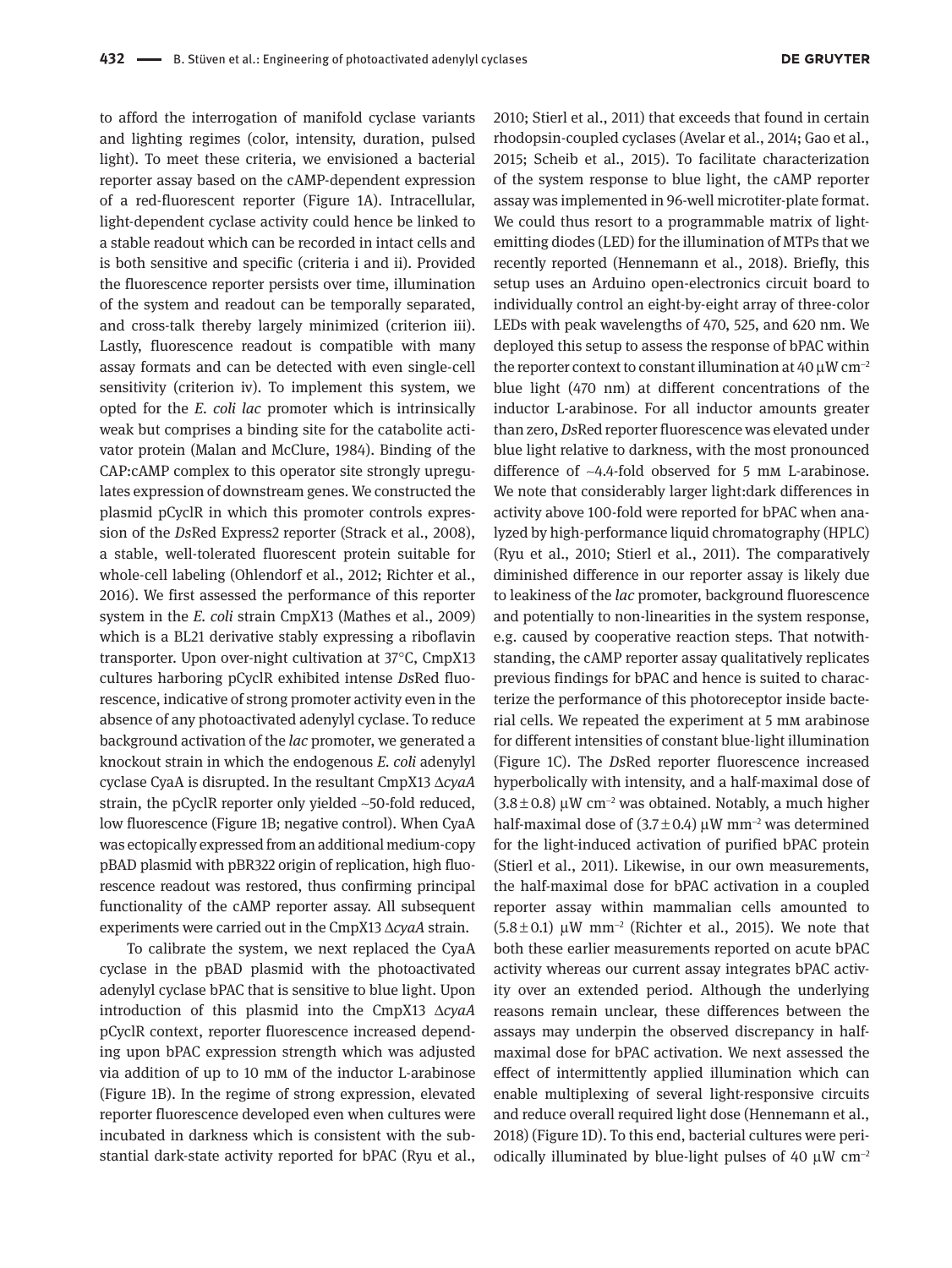intensity and 1 min duration followed by dark periods of 0–60 min. Reporter fluorescence increased as a function of duty cycle (defined as the fraction of time during which illumination was applied) with a half-maximal duty cycle of  $(32 \pm 6)\%$ .

### **Characterization of red-light-regulated adenylyl cyclases**

Having established an efficient test bed for photoactivated adenylyl cyclases, we sought to extend our analysis to other PACs. Variants deriving from the fusion of bacteriophytochrome photosensors with cyclase effector domains (Ryu et al., 2014; Etzl et al., 2018) are regulated by red and far-red light and are of prime interest for at least two principal reasons. First, BPhys are photochromic in that red and far-red light drive the bidirectional transition between the two (meta)stable states Pr and Pfr, thus potentially enabling enhanced precision in space and time (Ziegler and Möglich, 2015). Second, light of longer wavelengths exhibits deeper penetration in tissue which is of particular relevance for *in vivo* optogenetics (Shu et al., 2009). Although our original programmable LED setup can also emit red light (at  $\sim$ 620 nm), a far-red option is missing (Hennemann et al., 2018). We hence designed a new programmable, dual-color LED matrix that allows the use of custom LEDs, including such that emit in the red and far-red spectral range. As illustrated in Figure 2, we outfitted the matrix with two sets of 64 LEDs with emission wavelengths of  $(655 \pm 10)$ and  $(850±21)$  nm, respectively, the intensity and timing

of which can be programmed. Thus equipped, we analyzed the red-light-regulated PAC PaaC in the pCyclR reporter-gene setup. To this end, we cloned the *PaaC* gene into a medium-copy pCDF plasmid that also harbors an expression cassette for *Synechocystis* sp. heme oxygenase 1 (*Ss*HO1), an enzyme which provides the biliverdin chromophore via oxidative cleavage of heme. The expression of both PaaC and *Ss*HO1 from this plasmid can be adjusted via addition of the inductor isopropyl β-D-1 thiogalactopyranoside (IPTG). We introduced the plasmid into the CmpX13 Δ*cyaA* pCyclR context and measured reporter readout after incubation in darkness or under constant illumination with 655 or 850 nm at 40  $\mu$ W cm<sup>-2</sup> intensity (Figure 3A). For samples incubated in darkness, low *Ds*Red fluorescence was obtained that only slightly increased with inductor concentration. For the cultures grown under 655-nm light, *Ds*Red fluorescence was elevated relative to the dark-incubated samples, with a maximally 9-fold upregulation at 1 mm IPTG. Unexpectedly, illumination with 850 nm also prompted an increase in reporter fluorescence to around 40% of the values observed for illumination with 655 nm. Although the peak wavelength of the LED at 850 nm is well separated from the absorption spectrum of the Pr state of the *Dr*BPhy photosensor (Figure 4A), evidently the short-wavelength tail of the emission spectrum suffices for actuating PaaC. To arrive at a better understanding of this effect, we reran the experiment at a constant inductor concentration of 1 mm but varying intensities of constant illumination with either 655 nm or 850 nm (Figure 3B). For both light qualities, *Ds*Red reporter fluorescence hyperbolically increased with intensity and displayed half-maximal



**Figure 2:** Schematic of a programmable matrix of light-emitting diodes (LED) for the illumination of microtiter plates (MTP). A circuit board was outfitted with two sets of 64 LEDs with peak emission wavelengths of 655 and 850 nm. A 3D-printed adapter encases this board and enables the illumination from below of 64 wells of an MTP with one 655-nm and one 850-nm LED per well. Timing and intensity of the LEDs can be individually configured via a driver shield that is controlled by a conventional Arduino board. Programming of the LED matrix is facilitated by a graphical user interface implemented in Python.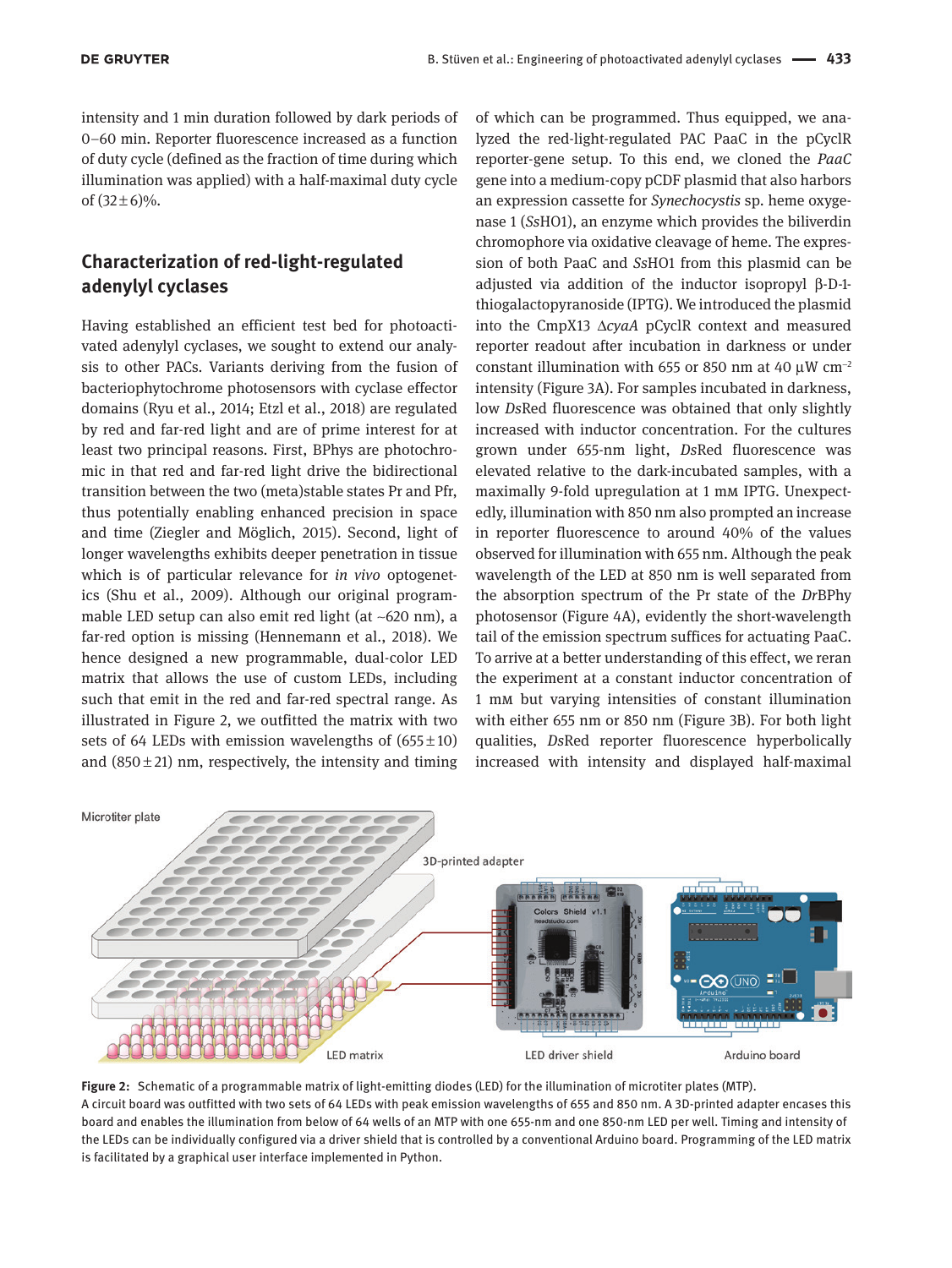



(A) Expression of PaaC was induced by IPTG addition and *Ds*Red reporter readout recorded for cultures grown in darkness (black) or under constant illumination with 655 nm (red) or 850 nm (brown). CyaA positive and empty-vector negative controls are denoted by + and – signs. (B) Reporter-gene activity for PaaC, induced with 0.05 mm IPTG, under constant illumination with 655-and 850-nm light of different intensities. (C) Reporter readout for application of intermittent 655-nm light at 40  $\mu$ W cm $^{-2}$  intensity.

doses of  $(2.0 \pm 0.4)$  and  $(7.0 \pm 1.6)$  µW cm<sup>-2</sup>, respectively. The observation that near-infrared light activates PaaC to considerable extent is reminiscent of the red-lightactivated phosphodiesterase LAPD which is also based on the *Dr*BPhy photosensor (Gasser et al., 2014). In this system, red light prompted an increase of catalytic activity that could only be partially reverted by near-infrared light. In marked contrast to the present findings for PaaC, illumination of dark-adapted LAPD with 850 nm did not upregulate catalytic activity. We also subjected the PaaCexpressing cultures to intermittent illumination with 655 nm at 40 μW cm<sup>−</sup><sup>2</sup> and found that *Ds*Red reporter fluorescence increased with a half-maximal duty cycle of  $(12\pm2)\%$  (Figure 3C).



**Figure 4:** Absorption spectra of bacteriophytochrome proteins and emission spectra of LEDs used in programmable matrix. (A) The absorption spectra of the PAS-GAF-PHY PCM from *D. radiodurans* following saturating illumination with red and far-red light, respectively, are drawn as red and black lines. The emission spectra of the 655-nm and 855-nm LEDs are shown as shaded areas in red and brown. (B) The absorption spectra of the PCM from *D. deserti* following saturating illumination with red and far-red light, respectively, are drawn as red and black lines.

### **Engineering red-light-regulated adenylyl cyclases**

We next addressed whether the design blueprint underpinning PaaC developed by the Winkler group (Etzl et al., 2018) and based on pioneering work by the Gomelsky laboratory (Ryu et al., 2014) extends to other BPhy photosensors. Put another way, is it possible to construct additional red-light-sensitive PACs according to the same rationale, and if so, do the resultant photoreceptors differ in their properties? In addressing these questions, we capitalized on the test bed that we implemented for lightregulated adenylyl cyclases. We replaced the *Dr*Bphy photosensor module in PaaC by the homologous PCM segments of the BPhys from *Deinococcus deserti* (*Dd*BPhy), *Pseudomonas aeruginosa* (*Pa*BPhy) and *Janthinobacter* CG23\_2 (*Ja*BPhy). As the length of the linker between photosensor and effector moieties can greatly alter activity and regulation by light of photoreceptors (Möglich et al., 2009; Gasser et al., 2014; Ryu et al., 2014; Etzl et al., 2018), we retained the linker length used in PaaC (Figure 5). The choice of the specific BPhys was motivated by the close homology between *Dd*BPhy and *Dr*BPhy, and by *Pa*BPhy being a bathy-bacteriophytochrome (Yang et al., 2008)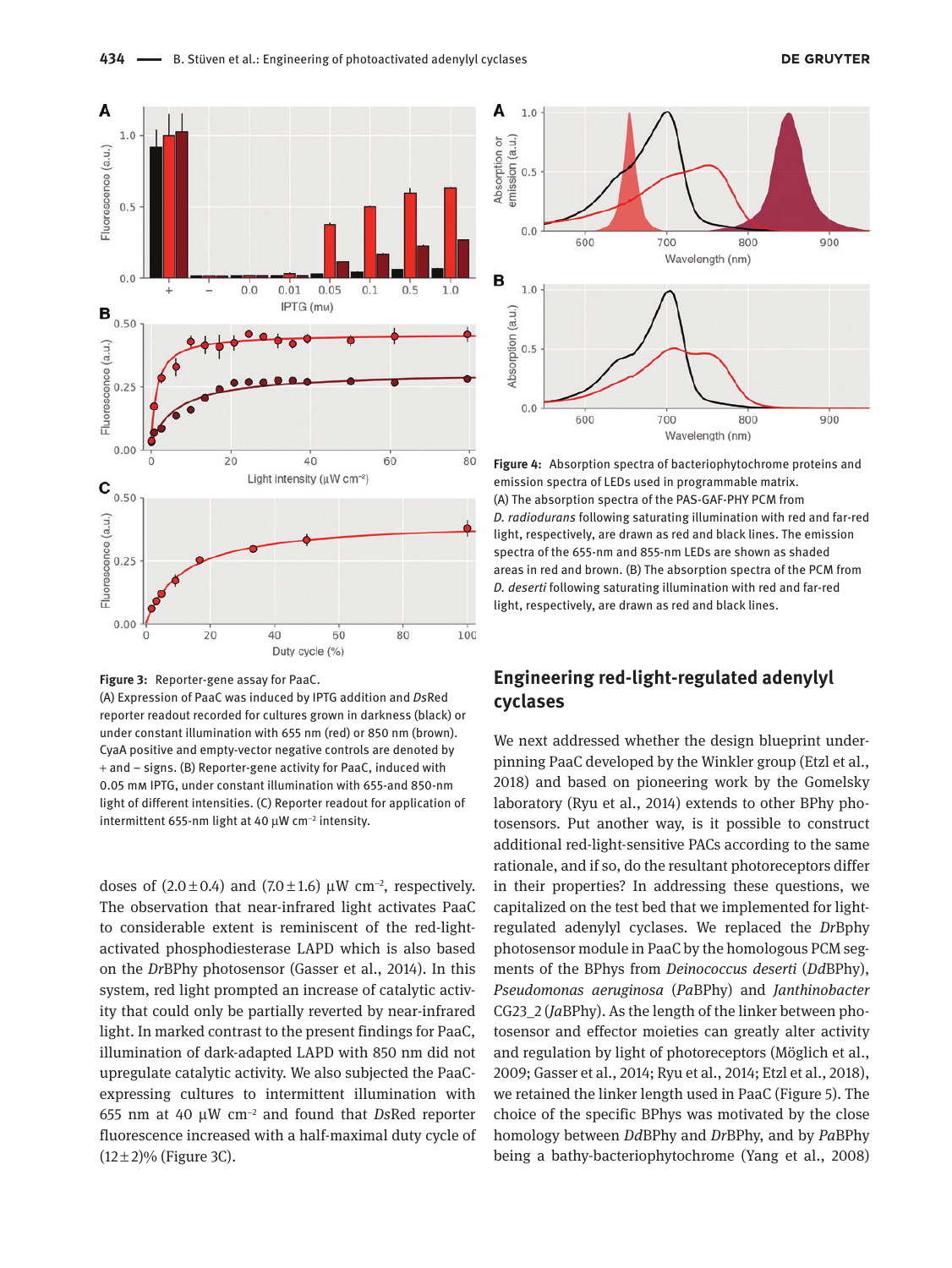|  | $\leftarrow$ BPhy Cya2 $\longrightarrow$                                 |  |
|--|--------------------------------------------------------------------------|--|
|  | PaaC 461 DDLGPRHSFDTYLEEKRGYAEPWHPGEIEEAQDLRDTLTGALGERLSVIR VRNTFGRYLTD  |  |
|  | DdPAC 465 VDLTPRASFEAYVOOVRHTALPWHPGEVAEAESMRDALVETTSVRLTALO VRNTFGRYLTD |  |
|  | PaPAC 452 PRLTPRGSFEAWEEVVRGHSTPWSETDLAIAEKLRLDLMELCLNHAAEVD VRNTFGRYLTD |  |
|  | JaPAC 463 AOLSPRTSFATWRETITGTSAAWHPGEIELATEFRTALLGIALERAEOMA VRNTFGRYLTD |  |
|  |                                                                          |  |

#### **Figure 5:** Sequence alignment of engineered BPhy-cyclases.

The design blueprint PaaC (Etzl et al., 2018) informs the construction of *Dd*PAC, *Pa*PAC and *Ja*PAC. Note that all these BPhy-cyclases are constructed in the same residue register and thus have linkers of the same length between the BPhy photosensor and the adenylyl-cyclase effector modules. The red arrow denotes a residue position that usually is occupied by an aspartate in canonical BPhys (Escobar et al., 2017).

which assumes in its dark-adapted state the Pfr form rather than Pr (Rockwell and Lagarias, 2010). The *Ja*BPhy had not been previously characterized in depth but sequence comparisons tentatively assign it as a bathy-BPhy as well; in particular, an aspartate residue within the PHY tongue region prevalent in canonical BPhys is absent from *Ja*BPhy (Escobar et al., 2017) (cf. Figure 5, red arrow). As before, we assessed light-regulated cyclase activity in the CmpX13 Δ*cyaA* pCyclR system in either darkness or under illumination with 40  $\mu$ W cm<sup>-2</sup> 655-nm and 850-nm light. In case of the *Dd*BPhy-based variant denoted *Dd*PAC, *Ds*Red reporter fluorescence for samples incubated under 655-nm light increased with inductor concentration but stayed essentially constant for samples incubated in darkness (Figure 6A). In marked contrast to PaaC, *Dd*PAC showed no upregulation of reporter fluorescence with 850-nm light but a slight reduction compared to darkness. The maximum differences between the readout for dark and 655-nm incubation amounted to 9.8-fold, and that between 655-nm and 850-nm illumination to 9.1-fold (Figure 6B). The absorption spectra of the isolated *Dd*Bphy PAS-GAF-PHY PCM prior and after redlight illumination closely resembled those obtained for *Dr*Bphy (Figure 4B). The variants *Pa*PAC and *Ja*PAC based on the *bona fide* and putative bathy-BPhys *Pa*Bphy and *Ja*BPhy showed similar behavior in that reporter readout increased with inductor concentration for all lighting conditions (Figures 7A and 8A). Interestingly, illumination with 655 and 850 nm upregulated *Ds*Red fluorescence to the same extent and with similar sensitivity (Figures 7B, C and 8B, C). Taken together, all three PaaC derivatives are genuine PACs with activity that is enhanced by light. The absence of activation by 850-nm light in the *Dd*PAC variant might be of advantage for eventual applications in optogenetics, and we thus characterized this protein in more detail. We analyzed cultures, which harbored *Dd*PAC and were incubated under varying intensities of 655-nm light and found that *Ds*Red fluorescence hyperbolically increased with a half-maximal intensity of  $(8.8\pm1.6)$  µW cm<sup>-2</sup>, comparable to the value for PaaC. By contrast, no increase in reporter readout was observed

with 855-nm light, even at intensities of up to 80  $\mu$ W cm<sup>-2</sup> (Figure 6B). Pulsed illumination with 655-nm light enhanced reporter readout with a half-maximal duty cycle of  $(26\pm4)\%$  (Figure 6C). To determine specific enzymatic activities, we expressed and purified *Dd*PAC, and conducted multiple-turnover measurements (Figure 6D). The specific activity for *Dd*PAC incubated in darkness or under red light amounted to  $(8.8 \pm 0.1)$  and  $(61.0 \pm 2.8) \cdot 10^{-3}$  mol  $cAMP$  (mol enzyme $·min)^{-1}$ , respectively, corresponding to a ~6.9-fold difference (Figure 6E). When *Dd*PAC was incubated under red light followed by far-red illumination, turnover was decreased to  $(8.5 \pm 0.1) \cdot 10^{-3}$  mol cAMP  $(mod$  enzyme $·min$ <sup>-1</sup>, which is around 7.2-fold less than under red light. For comparison, PaaC showed similar overall adenylyl cyclase activity with a 3.8-fold difference between dark-adapted and red-light-exposed enzyme; the influence of subsequent illumination with far-red light was not investigated (Etzl et al., 2018).

## **Discussion**

As evidenced by measurements on two different PAC classes, the reporter setup established in this work provides an efficient test environment for the analysis and optimization of these photoreceptors. By linking lightdependent cyclase activity to bacterial expression of the fluorescent reporter *Ds*Red, we achieve sensitive readout that should be compatible with various assay formats and illumination protocols. In contrast to measurements by HPLC, ELISA or BCECF fluorescence (cf. Introduction), our assay reports on AC activity only indirectly, and hence specific enzyme activities cannot be determined. Moreover, as reporter fluorescence is usually evaluated at the end of prolonged incubation and illumination periods, a value that reflects AC activity integrated over time is obtained rather than acute activity readings. In addition, measurements with the cAMP reporter-gene assay will be influenced by the cellular environment and constituents of *E. coli*, not least by the endogenous cAMP-specific PDE CpdA. Notwithstanding these inherent limitations, which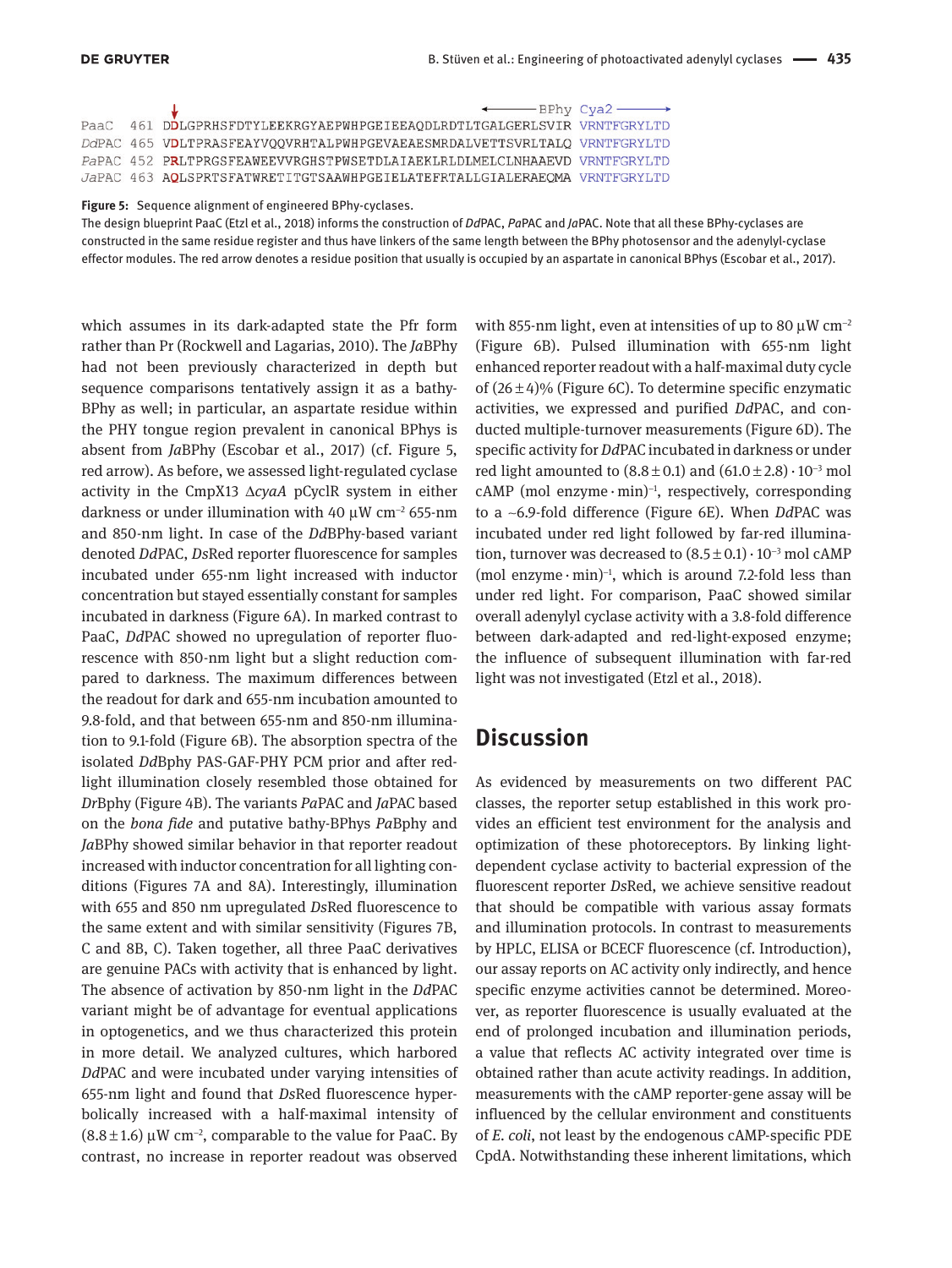

**Figure 6:** Reporter-gene assay for *Dd*PAC.

(A) Expression of *Dd*PAC was induced by IPTG addition and *Ds*Red reporter readout recorded for cultures grown in darkness (black) or under constant illumination with 655 nm (red) or 850 nm (brown). CyaA positive and empty-vector negative controls are denoted by  $+$  and  $-$  signs, as described in Figure 3. (B) Reportergene activity for *Dd*PAC, induced with 0.05 mm IPTG, under constant illumination with 655-and 850-nm light of different intensities. (C) Reporter readout for application of intermittent 655-nm light at 40 μW cm<sup>−</sup><sup>2</sup> intensity. (D) Adenylyl cyclase activity measured by HPLC for *Dd*PAC incubated in darkness (black), under red light (red), or under red light followed by far-red light (brown). (E) Initial reaction velocities from (D).





(A) Expression of *Pa*PAC was induced by IPTG addition and *Ds*Red reporter readout recorded for cultures grown in darkness (black) or under constant illumination with 655 nm (red) or 850 nm (brown). CyaA positive and empty-vector negative controls are denoted by + and – signs, as described in Figure 3. (B) Reporter-gene activity for *Pa*PAC, induced with 0.5 mm IPTG, under constant illumination with 655-and 850-nm light of different intensities. (C) Reporter readout for application of intermittent 655-nm light at 40 μW cm<sup>−</sup><sup>2</sup> intensity.

also apply to other bacterial assays, e.g. detection via X-gal, the pCyclR setup enables the qualitative characterization of PACs within a cellular setting. The reporter assay lends itself to parallelization and hence to the screening of novel and improved PAC variants. In particular, the fluorescence readout of AC activity enables analysis by flow cytometry and thus facilitates the engineering of enhanced PAC variants via directed evolution and related approaches (Gleichmann et al., 2013).

We combined the facile activity readout afforded by the pCyclR system with custom-built setups for the controllable and parallelizable illumination of samples. Both our previous matrix of light-emitting diodes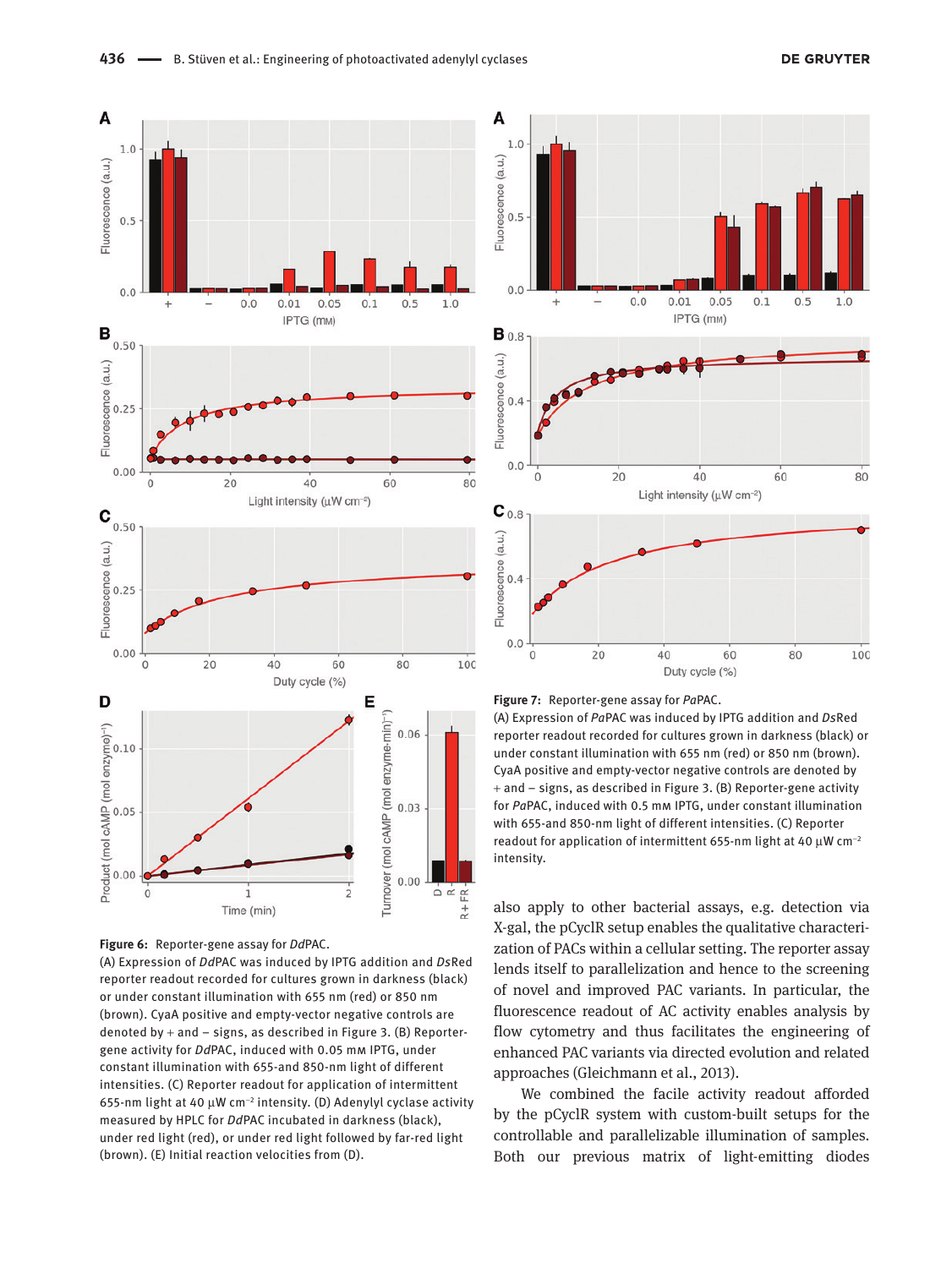

#### **Figure 8:** Reporter-gene assay for *Ja*PAC.

(A) Expression of *Ja*PAC was induced by IPTG addition and *Ds*Red reporter readout recorded for cultures grown in darkness (black) or under constant illumination with 655 nm (red) or 850 nm (brown). CyaA positive and empty-vector negative controls are denoted by  $+$ and – signs, as described in Figure 3. (B) Reporter-gene activity for *Ja*PAC, induced with 0.5 mm IPTG, under constant illumination with 655-and 850-nm light of different intensities. (C) Reporter readout for application of intermittent 655-nm light at 40 μW cm<sup>-2</sup> intensity.

(Hennemann et al., 2018) and the present one are based on open electronics and commercially available, inexpensive parts. Thus, these setups can be readily implemented in most laboratories. The availability of LED matrices of different light color stands to also enable the analysis and optimization of PACs other than bPAC and IlaC. In particular, the new setup can be equipped with custom LEDs of the required wavelength. An obvious requirement for applying our test bed to other PACs is that they can be functionally expressed in *E. coli* which may for instance prove challenging for the transmembrane rhodopsinbased nucleotidyl cyclases. Currently, our system is restricted to the analysis of AC activity but an extension to measurements of GC activity is conceivable. As remarked

above, certain bacteria possess cGMP-specific CAP variants which might be integrated into our reporter assay. Alternatively, the test environment may be expanded to efficiently screen the activity of cNMP-specific PDEs. More generally, related test and screening platforms could also be established for other second messengers. In particular, bacteriophytochrome photosensors are known to regulate the activity of GGDEF enzymes which catalyze the production of cyclic diguanylate (Ryu and Gomelsky, 2014). Provided a pertinent reporter-gene assay can be built, these enzymes might also be analyzed in efficient manner.

The analysis of bPAC and PaaC in our test environment revealed residual background activity in darkness, especially in the regime of strong PAC expression. These findings are in line with previous reports on these PACs and indicate scope for improvement. Unexpectedly, PaaC was also activated by 850-nm illumination to around half-maximal extent, presumably due to the short-wavelength flank of the LED emission spectrum. Whereas the activation by 655 nm showed a half-maximal dose of  $(2.0 \pm 0.4)$  µW cm<sup>-2</sup>, that by 850 nm yielded a value of (7.0 ± 1.6) μW cm<sup>−</sup><sup>2</sup> . Although PaaC thus appears more sensitive to 655-nm light, activation by 850-nm light is substantial. These findings indicate that the light-driven Pfr→Pr transition in PaaC is inefficient compared to the Pr→Pfr transition that entails increase of AC activity. Related observations were made for LAPD which shares with PaaC the *Dr*BPhy PCM; following prior activation of LAPD with red light, far-red light could not fully shut off PDE activity (Gasser et al., 2014). It is currently unclear whether these traits of PaaC and LAPD have the same origin, whether they are rooted in the *Dr*BPhy PCM, or whether they are due to the fusion with a heterologous effector module. Detailed biochemical, enzymatic and photochemical analyses will be required to resolve this question.

In the meantime, we have applied our test bed to engineer PaaC derivatives that are directly based on the blueprint developed by the Winkler group (Etzl et al., 2018). Strikingly, we succeeded in engineering novel PACs for all three BPhy PCMs we tried, suggesting that the design rationale is robust and portable to other photosensors and, by extension, possibly to other effectors. All three PACs presently generated showed light responses that markedly differ from that of PaaC. The variants *Pa*PAC and *Ja*PAC were activated equally well by 655- and 850-nm light. Although this finding implies impairment of the light-driven  $Pr \leftrightarrow Pr$  transition, cf. above, these PACs may still be interesting for optogenetic deployment as they are efficiently activated by near-infrared light. As mentioned in the introduction, light of these wavelengths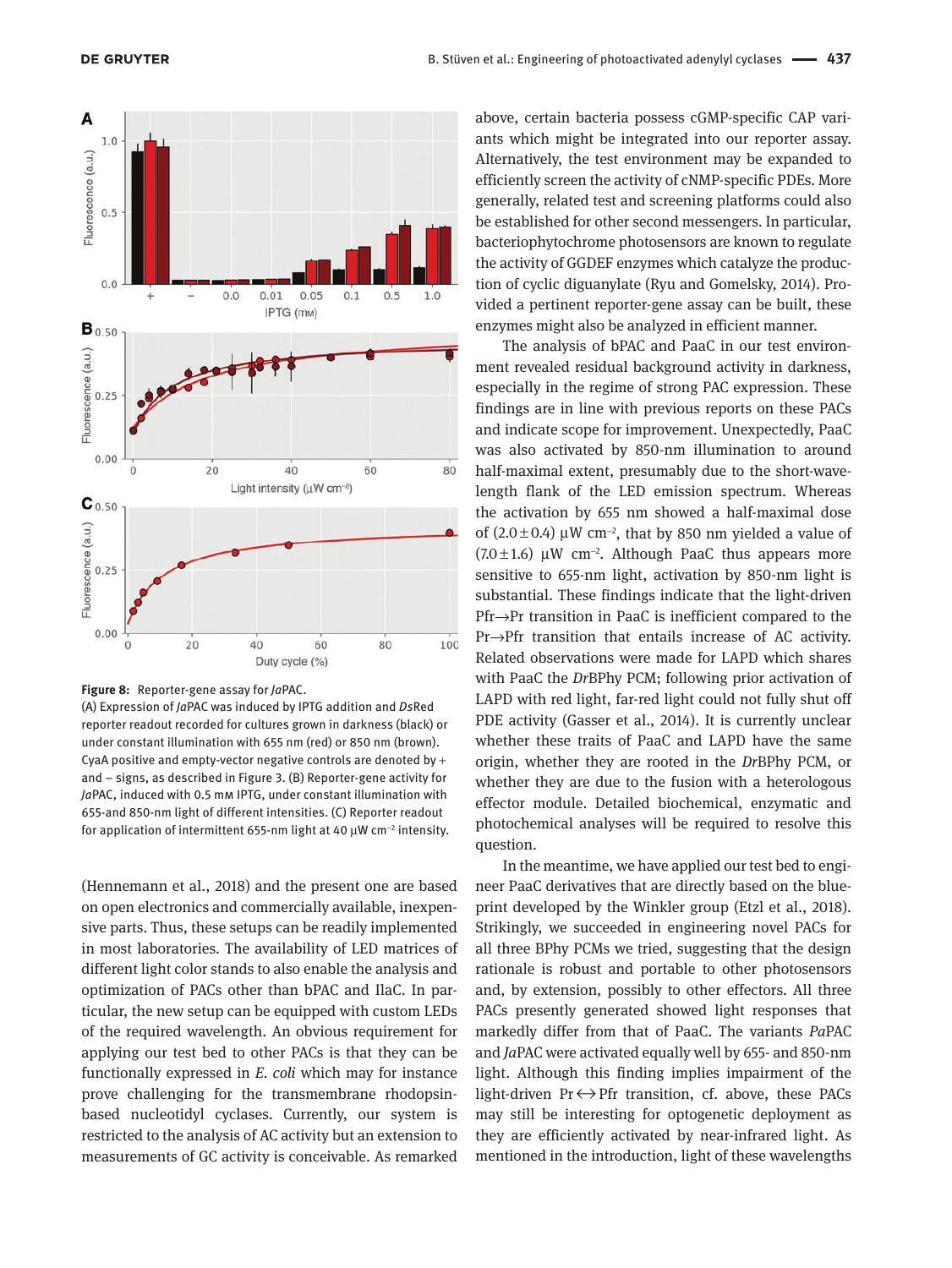exhibits superior tissue penetration, and hence these PACs may be attractive for applications *in vivo*. Finally, the *Dd*PAC variant differs from PaaC by not showing appreciable activation by 850-nm light despite absorption properties of its photosensor module that closely correspond to that of PaaC (cf. Figure 4). Measurements of the specific activity showed that *Dd*PAC can be effectively switched off by far-red light. Although the underlying reasons for the difference to PaaC are unclear, this behavior may indicate improved Pr ↔ Pfr photoswitching in *Dd*PAC. By capitalizing on the PAC test bed presently implemented, *Dd*PAC can be readily diversified and thus potentially enhanced. Specifically, the length and composition of the linker between photosensor and effector may be varied. Comparable modifications in the linkers of several engineered, homodimeric photoreceptors modulated activity and regulation by light (Möglich et al., 2009; Gasser et al., 2014; Ryu et al., 2014; Ohlendorf et al., 2016; Etzl et al., 2018). The already existing and upcoming new PAC variants stand to enrich optogenetics and facilitate the precise analysis of manifold processes mediated by cNMPs across diverse organisms.

## **Materials and methods**

#### **Molecular biology**

The gene encoding bPAC from *Beggiatoa* sp. was excised from an earlier expression plasmid (Stierl et al., 2011) and cloned into the pBADM-30 vector under control of the arabinose-inducible pBAD promoter by restriction digest with SpeI and HindIII (gift by M. Stierl). Enzymes for molecular biology were obtained from Thermo Fisher Scientific (Dreieich, Germany). As a positive control, the adenylyl cyclase CyaA was amplified by PCR from *E. coli* BL21 genomic DNA and cloned into the pBADM-30 plasmid by restriction digest with SpeI and KpnI (primers 5′-GCA CAG ACT AGT TTG TAC CTC TAT ATT GAG AC-3′ and 5′-CTG TTG GGT ACC TCA CGA AAA ATA TTG CTG-3′; restriction sites underlined); an empty pBADM-30 vector served as negative control in experiments on bPAC. To construct *PaaC* (Etzl et al., 2018), a gene encoding residues 410–756 of Cya2 from *Synechocystis* PCC6803 and bearing the E488K substitution (Rauch et al., 2008) was synthesized with *E. coli*-adapted codon usage (GeneArt, Regensburg, Germany). This fragment was then fused to the 3′ end of a gene encoding the PCM of *D. radiodurans* BPhy (residues 1–510) via Gibson assembly and cloned (Gibson et al., 2009) into the pCDFDuet vector (Novagen, Darmstadt, Germany) under control of a T7 promoter inducible by IPTG. To aid production of the biliverdin chromophore of BPhys, the *Synechocystis* sp. heme oxygenase 1 gene was additionally placed on the same plasmid under control of T7 and IPTG induction. To this end, the corresponding gene was amplified by PCR from pKT270 (Mukougawa et al., 2006), using the primers 5′-GGA GAT ATA CAT ATG AGT G-3' and 5'-CTA TTC TCG AGC TAG CCT TCG GAG GTG GC-3', and cloned into pCDFDuet by restriction digest with NdeI/XhoI.

A pCDFDuet vector harboring the heme oxygenase but no cyclase gene served as negative control in the experiments. Other BPhycyclase variants were cloned by replacing the *Dr*BPhy moiety of PaaC via Gibson assembly. The gene encoding the PCM of *P. aeruginosa* BPhy (residues 1–501) was amplified from a pET-24a-based vector described in (Yang et al., 2008); genes encoding the PCMs of the *D. deserti* (residues 1–514) and *Janthinobacter* CG23\_2 BPhys (residues 1–512) were synthesized with *E. coli* codon adaptation. To construct the pCyclR reporter plasmid, the promoter region in the pET-28c-*Ds*Red plasmid (Ohlendorf et al., 2012) was excised with *Bgl*II/*Xba*I and replaced with a promoter fragment of the *lac* operon from *E. coli* BL21 that includes the CAP binding site (nucleotides –84 to +1 relative to the transcription start site).

The Δ*cyaA* knockout variant of the *E. coli* strain CmpX13 (Mathes et al., 2009) was generated according to (Datsenko and Wanner, 2000). Briefly, a kanamycin resistance cassette was amplified by PCR from plasmid pKD4 with the primers 5′-GTT GGC GGA ATC ACA GTC ATG ACG GGT AGC AAA TCA GGC GAT ACG TCT TGG TGT AGG CTG GAG CTG CTT C-3′ and 5′-CGG ATA AGC CTC GCT TTC CGG CAC GTT CAT CAC GAA AAA TAT TGC TGT AAC GGC TGA CAT GGG AAT TAG C-3′, where the flanking regions homologous to the *E. coli cyaA* gene are underlined. The resultant linear PCR fragment was transformed into CmpX13 along with the pKD46 plasmid encoding the λ Red recombinase. Bacteria were selected for genome integration of the cassette by incubation on LB/kanamycin agar. The antibiotic resistance marker was subsequently removed by Flp recombinase encoded on the pCP20 plasmid.

#### **Programmable matrix of light-emitting diodes**

For experiments with bPAC, we adapted a previously designed matrix of 8-by-8 individually programmable three-color light-emitting diodes (Hennemann et al., 2018). Briefly, the setup allows the illumination of individual wells of microtiter plates and is realized based on Arduino open electronics and a three-dimensional (3D)-printed housing. A Python/Qt-based graphical user interface allows facile configuration of the LED matrix. In the present revamped design, we adjusted the housing to further minimize light contamination between adjacent wells, and we expanded the Python software to allow the setting of an initial lag period prior to start of illumination. By contrast, the electronics *per se* remained unchanged. Updated versions of the software and template files for the housing are freely available from [http://www.moeglich.uni-bayreuth.de/en/software.](http://www.moeglich.uni-bayreuth.de/en/software)

To achieve programmable illumination of microtiter plates with diverse, customizable LEDs, e.g. red and far-red ones, particularly applicable for experiments with plant and bacterial phytochromes, we reconstructed the programmable LED matrix from scratch. As illustrated in Figure 2, we combined a regular Arduino Uno board with the 'ITEAD Full Color RGB LED Matrix Driver Shield' (Itead, Shenzhen, China). A circuit layout for individually addressing two sets of 8-by-8 LEDs each was designed and printed by the electrical workshop at the University of Bayreuth. We then equipped the circuit board with 64 3-mm 655-nm LEDs [full width at half maximum (fwhm) 20 nm, Kingbright WP908A8SRD] and 64 3-mm 850-nm LEDs (fwhm 42 nm, Harvatek HE1-120AC-XXXX). To fit the new setup, the 3D-printed housing was adjusted accordingly. To allow ready configuration of the revamped setup, we refactored the Python program and the underlying Arduino code but essentially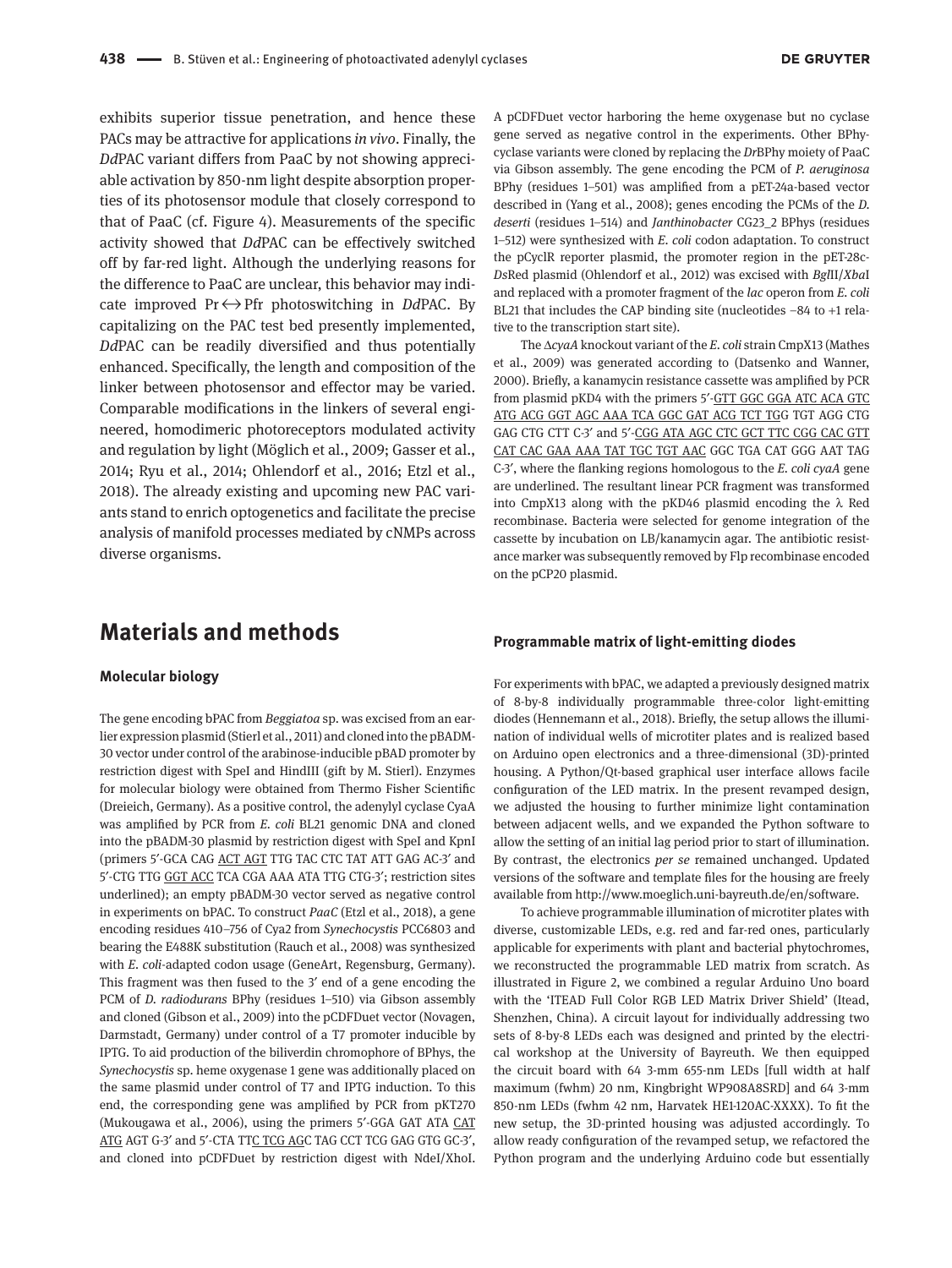retained the graphical user interface. A wiring diagram, templates for the circuit board and the housing, and the Python software can be obtained from the mentioned URL. Via the software interface, the light intensities of the LEDs can be adjusted by pulse-width modulation in increments from 0 to 255. The resulting effective light intensities were calibrated with a power meter (model 842-PE, Newport, Darmstadt, Germany) equipped with a silicon photodetector (model 918D-UV-OD3, Newport).

#### **Cyclase reporter-gene assays**

The reporter plasmid pCyclR was transformed into chemically competent CmpX13 Δ*cyaA* cells. Empty control vectors (pBADM-30 and pCDFDuet negative controls, cf. above) or plasmids encoding bPAC, various BPhy-cyclases and *E. coli* CyaA (positive control) were additionally introduced into these cells by chemical transformation. Liquid cultures of 5 ml lysogeny broth (LB) supplemented with 50  $\mu$ g ml<sup>-1</sup> kanamycin (for the pCyclR plasmid) and 50 μg ml<sup>-1</sup> ampicillin (for pBADM-30) or 100 μg ml<sup>-1</sup> streptomycin (for pCDFDuet) were inoculated and grown for 18 h at 37°C. Cultures were then diluted 100-fold in LB (supplemented with antibiotics) and transferred to black-wall clear-bottom 96-well microtiter plates (Greiner BioOne, Frickenhausen, Germany) in a volume of 200 μl per well. MTPs were sealed with gas-permeable sealing film (BF-400-S, Corning, New York, NY, USA) and incubated for 1 h at 37°C (HN-2 Herp Nursery II, Lucky Reptile, Waldkirch, Germany) and 800 rpm (MTP shaker, PMS-1000i, Grant Instruments, Cambridge, UK). Expression of cyclases was then induced by addition of varying amounts of L-arabinose (for bPAC) or IPTG (for BPhy-cyclases); expression of the positive control CyaA was induced by addition of 10 mm L-arabinose. The incubation of cultures continued for 21 h at 37°C with illumination of the MTP from below via programmable LED arrays, after which the optical density at 600 nm  $OD<sub>600</sub>$ ) and *Ds*Red fluorescence of the bacterial cultures were measured in a Tecan Infinite M200 PRO plate reader (Tecan Group Ltd., Männedorf, Switzerland). For fluorescence detection, excitation and emission wavelengths of  $(554±9)$  nm and  $(591±20)$  nm, respectively, were used. Fluorescence readings were normalized to  $OD<sub>600</sub>$ and are reported as averages of four biological replicates ± standard deviation (SD), where replicates correspond to separate cultures inoculated from individual bacterial clones. Note that introduction of pCyclR into the CmpX13 Δ*cyaA* strain alone increased fluorescence by around 10-fold compared to the empty bacterial strain. Data were evaluated and plotted with the Fit-o-mat software (Möglich, 2018).

#### **Protein purification and high-performance liquid chromatography**

The pCDFDuet plasmid encoding the *Synechocystis* sp. heme oxygenase and *Dd*PAC with a C-terminal His<sub>6</sub> tag (cf. above) was transformed into chemically competent *E. coli* LOBSTR cells (Andersen et al., 2013). Bacteria were grown in LB medium supplemented with 100 μg ml<sup>−</sup><sup>1</sup> streptomycin at 37°C and 200 rpm. Upon reaching midlogarithmic phase (optical density at 600 nm of  $\sim 0.6$ ), the bacterial cultures were cooled to 16°C, and 1 mm IPTG and 0.5 mm 5-aminolevulinic acid were added. After incubation for 16 h at 16°C and 200 rpm, cells were harvested and resuspended in lysis buffer [50 mm Tris/HCl pH 8.0, 20 mm NaCl, 20 mm imidazole, complemented with protease inhibitor mix (Roche, Darmstadt, Germany)]. Lysis was performed via sonication, and the supernatant was applied to a gravityflow cobalt-sepharose column (HisPur, Thermo Fisher Scientific). Upon washing, the protein was eluted with 200 mm imidazole and dialyzed overnight into 50 mm Tris/HCl pH 8.0, 20 mm NaCl. The protein was further purified by anion-exchange chromatography on a HiTrap Q HP column (Macherey and Nagel, Düren, Germany). Purified protein was dialyzed against storage buffer [50 mm Tris/HCl pH 8.0, 20 mm NaCl, 20% (w/v) glycerol], concentrated, flash-frozen in liquid nitrogen, and stored at  $-80^{\circ}$ C.

Adenylyl cyclase activity of *Dd*PAC was assessed by HPLC as described by (Etzl et al., 2018). To this end, 20 μm *Dd*PAC was incubated at 20°C in assay buffer (50 mm HEPES pH 7.0, 150 mm NaCl, 50 mm  $MgCl<sub>2</sub>$ ) in the presence of 1 mm substrate ATP. Prior to the measurement, *Dd*PAC was either kept in darkness, or exposed to red light (670 nm, 40 μW cm<sup>-2</sup>, 60 s), or exposed to red light followed by illumination with far-red light (780 nm, 80 μW cm<sup>-2</sup>, 60 s). Reaction aliquots were taken at discrete times, incubated at 95°C for 1 min to stop the reaction, and then cleared by centrifugation for 5 min at 20 000 *g*. Samples were analyzed on a Kinetex 5u EVO C18 reversephase column on a Waters Acquity UPLC using isocratic conditions [20 mM ammonium acetate pH 4.5,  $3\%$  (v/v) acetonitrile]. Peak areas were integrated with the Waters Empower software and calibrated against cAMP and ATP standards. All measurements were performed in triplicate.

**Acknowledgments:** We thank members of the Möglich laboratory for discussions, Dr. Manuela Stierl for providing the pBADM-30-bPAC plasmid, Dr. Tilo Mathes for advice on generating the CmpX13 Δ*cyaA* knockout strain, Norbert Grillenbeck for technical support, and Dr. Markus Lippitz for advice on the design of the LED matrix. We are indebted to the electrical workshop at the University of Bayreuth for circuit-board design and overall stellar support. Funding through Boehringer-Ingelheim Fonds (R.O.), funder id: 10.13039/100005156, a Sofja-Kovalevskaya Award (to A.M.) by the Alexander-von-Humboldt Foundation, and Deutsche Forschungsgemeinschaft (funder id: 10.13039/501100001659, grant MO21921/4-1) is gratefully acknowledged.

## **References**

- Andersen, K.R., Leksa, N.C., and Schwartz, T.U. (2013). Optimized *E. coli* expression strain LOBSTR eliminates common contaminants from His-tag purification. Proteins Struct. Funct. Bioinform. *81*, 1857–1861.
- Andrée, B., Hillemann, T., Kessler-Icekson, G., Schmitt-John, T., Jockusch, H., Arnold, H.-H., and Brand, T. (2000). Isolation and characterization of the novel Popeye gene family expressed in skeletal muscle and heart. Dev. Biol. *223*, 371–382.
- Ashman, D.F., Lipton, R., Melicow, M.M., and Price, T.D. (1963). Isolation of adenosine 3′, 5′-monophosphate and guanosine 3′, 5′-monophosphate from rat urine. Biochem. Biophys. Res. Commun. *11*, 330–334.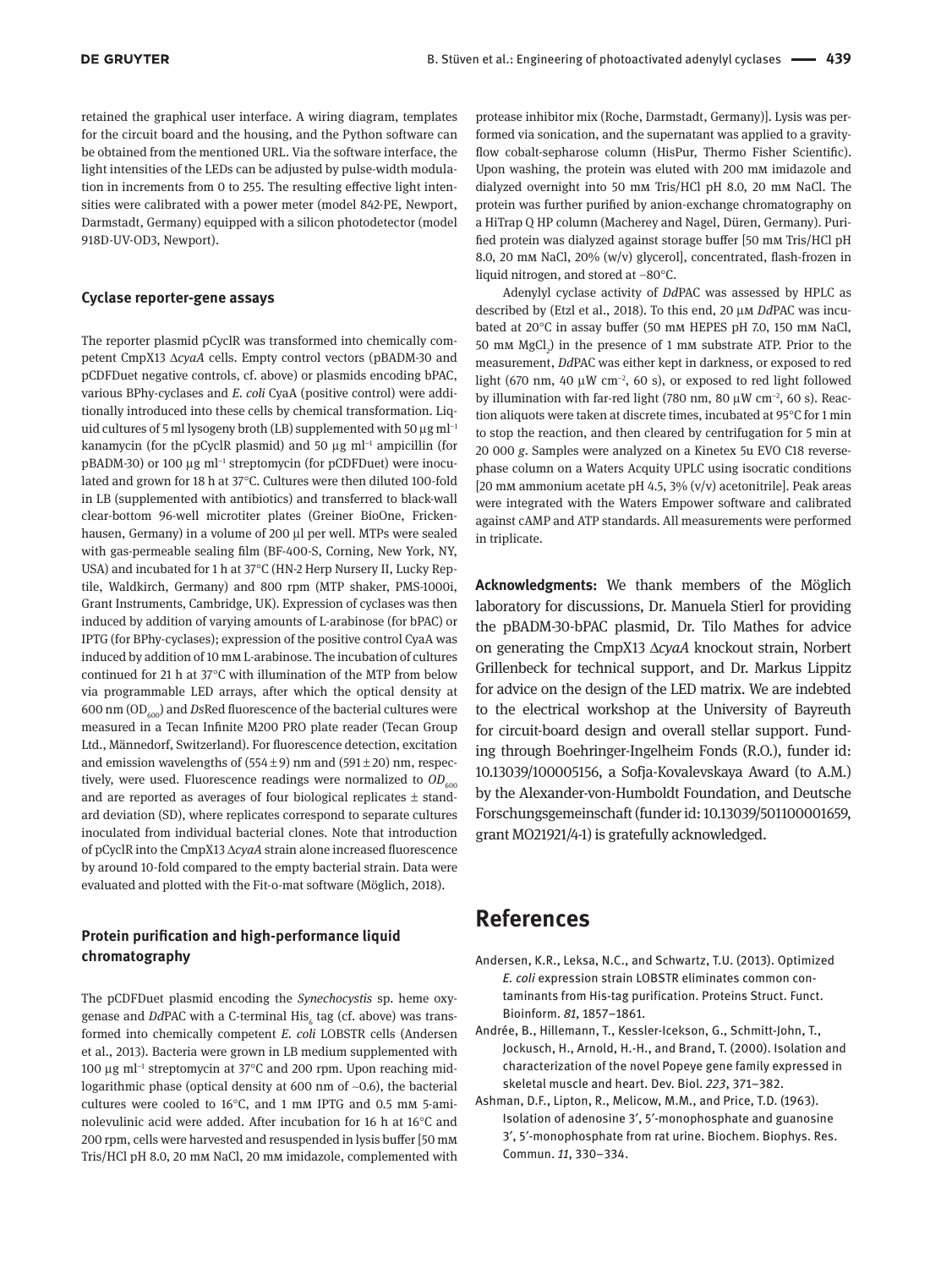Avelar, G.M., Schumacher, R.I., Zaini, P.A., Leonard, G., Richards, T.A., and Gomes, S.L. (2014). A rhodopsin-guanylyl cyclase gene fusion functions in visual perception in a fungus. Curr. Biol. *24*, 1234–1240.

Blain-Hartung, M., Rockwell, N.C., Moreno, M.V., Martin, S.S., Gan, F., Bryant, D.A., and Lagarias, J.C. (2018). Cyanobacteriochrome-based photoswitchable adenylyl cyclases (cPACs) for broad spectrum light regulation of cAMP levels in cells. J. Biol. Chem. *293*, 8473–8483.

Datsenko, K.A. and Wanner, B.L. (2000). One-step inactivation of chromosomal genes in *Escherichia coli* K-12 using PCR products. Proc. Natl. Acad. Sci. USA *97*, 6640–6645.

de Rooij, J., Zwartkruis, F.J.T., Verheijen, M.H.G., Cool, R.H., Nijman, S.M.B., Wittinghofer, A., and Bos, J.L. (1998). Epac is a Rap1 guanine-nucleotide-exchange factor directly activated by cyclic AMP. Nature *396*, 474–477.

Deisseroth, K., Feng, G., Majewska, A.K., Miesenböck, G., Ting, A., and Schnitzer, M.J. (2006). Next-generation optical technologies for illuminating genetically targeted brain circuits. J. Neurosci. *26*, 10380–10386.

Escobar, F.V., Buhrke, D., Michael, N., Sauthof, L., Wilkening, S., Tavraz, N.N., Salewski, J., Frankenberg-Dinkel, N., Mroginski, M.A., Scheerer, P., et al. (2017). Common structural elements in the chromophore binding pocket of the Pfr state of bathy phytochromes. Photochem. Photobiol. *93*, 724–732.

Etzl, S., Lindner, R., Nelson, M.D., and Winkler, A. (2018). Structureguided design and functional characterization of an artificial red light–regulated guanylate/adenylate cyclase for optogenetic applications. J. Biol. Chem. *293*, 9078–9089.

Fesenko, E.E., Kolesnikov, S.S., and Lyubarsky, A.L. (1985). Induction by cyclic GMP of cationic conductance in plasma membrane of retinal rod outer segment. Nature *313*, 310–313.

Gao, S., Nagpal, J., Schneider, M.W., Kozjak-Pavlovic, V., Nagel, G., and Gottschalk, A. (2015). Optogenetic manipulation of cGMP in cells and animals by the tightly light-regulated guanylylcyclase opsin CyclOp. Nat. Commun. *6*, 8046.

Gasser, C., Taiber, S., Yeh, C.-M., Wittig, C.H., Hegemann, P., Ryu, S., Wunder, F., and Möglich, A. (2014). Engineering of a red-lightactivated human cAMP/cGMP-specific phosphodiesterase. Proc. Natl. Acad. Sci. USA *111*, 8803–8808.

Gibson, D.G., Young, L., Chuang, R.-Y., Venter, J.C., Hutchison, C.A., and Smith, H.O. (2009). Enzymatic assembly of DNA molecules up to several hundred kilobases. Nat. Methods *6*, 343–345.

Gleichmann, T., Diensthuber, R.P., and Möglich, A. (2013). Charting the signal trajectory in a light-oxygen-voltage photoreceptor by random mutagenesis and covariance analysis. J. Biol. Chem. *288*, 29345–29355.

Gold, M.G., Gonen, T., and Scott, J.D. (2013). Local cAMP signaling in disease at a glance. J. Cell Sci. *126*, 4537–4543.

Gomelsky, M. (2011). cAMP, c-di-GMP, c-di-AMP and now cGMP: bacteria use them all! Mol. Microbiol. *79*, 562–565.

Gomelsky, M. and Klug, G. (2002). BLUF: a novel FAD-binding domain involved in sensory transduction in microorganisms. Trends Biochem. Sci. *27*, 497–500.

Görke, B. and Stülke, J. (2008). Carbon catabolite repression in bacteria: many ways to make the most out of nutrients. Nat. Rev. Microbiol. *6*, 613–624.

Hennemann, J., Iwasaki, R.S., Grund, T.N., Diensthuber, R.P., Richter, F., and Möglich, A. (2018). Optogenetic control by pulsed illumination. ChemBioChem *19*, 1296–1304.

Iseki, M., Matsunaga, S., Murakami, A., Ohno, K., Shiga, K., Yoshida, K., Sugai, M., Takahashi, T., Hori, T., and Watanabe, M. (2002). A blue-light-activated adenylyl cyclase mediates photoavoidance in *Euglena gracilis*. Nature *415*, 1047–1051.

Jansen, V., Alvarez, L., Balbach, M., Strünker, T., Hegemann, P., Kaupp, U.B., and Wachten, D. (2015). Controlling fertilization and cAMP signaling in sperm by optogenetics. eLife *4*, e05161.

Jansen, V., Jikeli, J.F., and Wachten, D. (2017). How to control cyclic nucleotide signaling by light. Curr. Opin. Biotechnol. *48*, 15–20.

Jenal, U., Reinders, A., and Lori, C. (2017). Cyclic di-GMP: second messenger extraordinaire. Nat. Rev. Microbiol. *15*, 271–284.

Kim, T., Folcher, M., Baba, M.D.-E., and Fussenegger, M. (2015). A synthetic erectile optogenetic stimulator enabling bluelight-inducible penile erection. Angew. Chem. Int. Ed. *54*, 5933–5938.

Krauss, G. (2014). Biochemistry of Signal Transduction and Regulation (Weinheim, Germany: Wiley-VCH).

Kuo, J.F. and Greengard, P. (1970). Cyclic nucleotide-dependent protein kinases. VI. Isolation and partial purification of a protein kinase activated by guanosine 3′,5′-monophosphate. J. Biol. Chem. *245*, 2493–2498.

Losi, A., Gardner, K.H., and Möglich, A. (2018). Blue-light receptors for optogenetics. Chem. Rev. *118*, 10659–10709.

Malan, T.P. and McClure, W.R. (1984). Dual promoter control of the *Escherichia coli* lactose operon. Cell *39*, 173–180.

Marden, J.N., Dong, Q., Roychowdhury, S., Berleman, J.E., and Bauer, C.E. (2011). Cyclic GMP controls *Rhodospirillum centenum* cyst development. Mol. Microbiol. *79*, 600–615.

Mathes, T., Vogl, C., Stolz, J., and Hegemann, P. (2009). *In vivo* generation of flavoproteins with modified cofactors. J. Mol. Biol. *385*, 1511–1518.

McDonough, K.A. and Rodriguez, A. (2012). The myriad roles of cyclic AMP in microbial pathogens: from signal to sword. Nat. Rev. Microbiol. *10*, 27–38.

Möglich, A. (2018). An open-source, cross-platform resource for nonlinear least-squares curve fitting. J. Chem. Educ. *95*, 2273–2278.

Möglich, A., Ayers, R.A., and Moffat, K. (2009). Design and signaling mechanism of light-regulated histidine kinases. J. Mol. Biol. *385*, 1433–1444.

Möglich, A., Yang, X., Ayers, R.A., and Moffat, K. (2010). Structure and function of plant photoreceptors. Annu. Rev. Plant Biol. *61*, 21–47.

Mukougawa, K., Kanamoto, H., Kobayashi, T., Yokota, A., and Kohchi, T. (2006). Metabolic engineering to produce phytochromes with phytochromobilin, phycocyanobilin, or phycoerythrobilin chromophore in *Escherichia coli*. FEBS Lett. *580*, 1333–1338.

Ohlendorf, R., Vidavski, R.R., Eldar, A., Moffat, K., and Möglich, A. (2012). From dusk till dawn: one-plasmid systems for lightregulated gene expression. J. Mol. Biol. *416*, 534–542.

Ohlendorf, R., Schumacher, C.H., Richter, F., and Möglich, A. (2016). Library-aided probing of linker determinants in hybrid photoreceptors. ACS Synth. Biol. *5*, 1117–1126.

Raffelberg, S., Wang, L., Gao, S., Losi, A., Gärtner, W., and Nagel, G. (2013). A LOV-domain-mediated blue-light-activated adenylate (adenylyl) cyclase from the cyanobacterium *Microcoleus chthonoplastes* PCC 7420. Biochem. J. *455*, 359–365.

Rall, T.W., Sutherland, E.W., and Berthet, J. (1957). The relationship of epinephrine and glucagon to liver phosphorylase Iv. Effect of epinephrine and glucagon on the reactivation of phosphorylase in liver homogenates. J. Biol. Chem. *224*, 463–475.